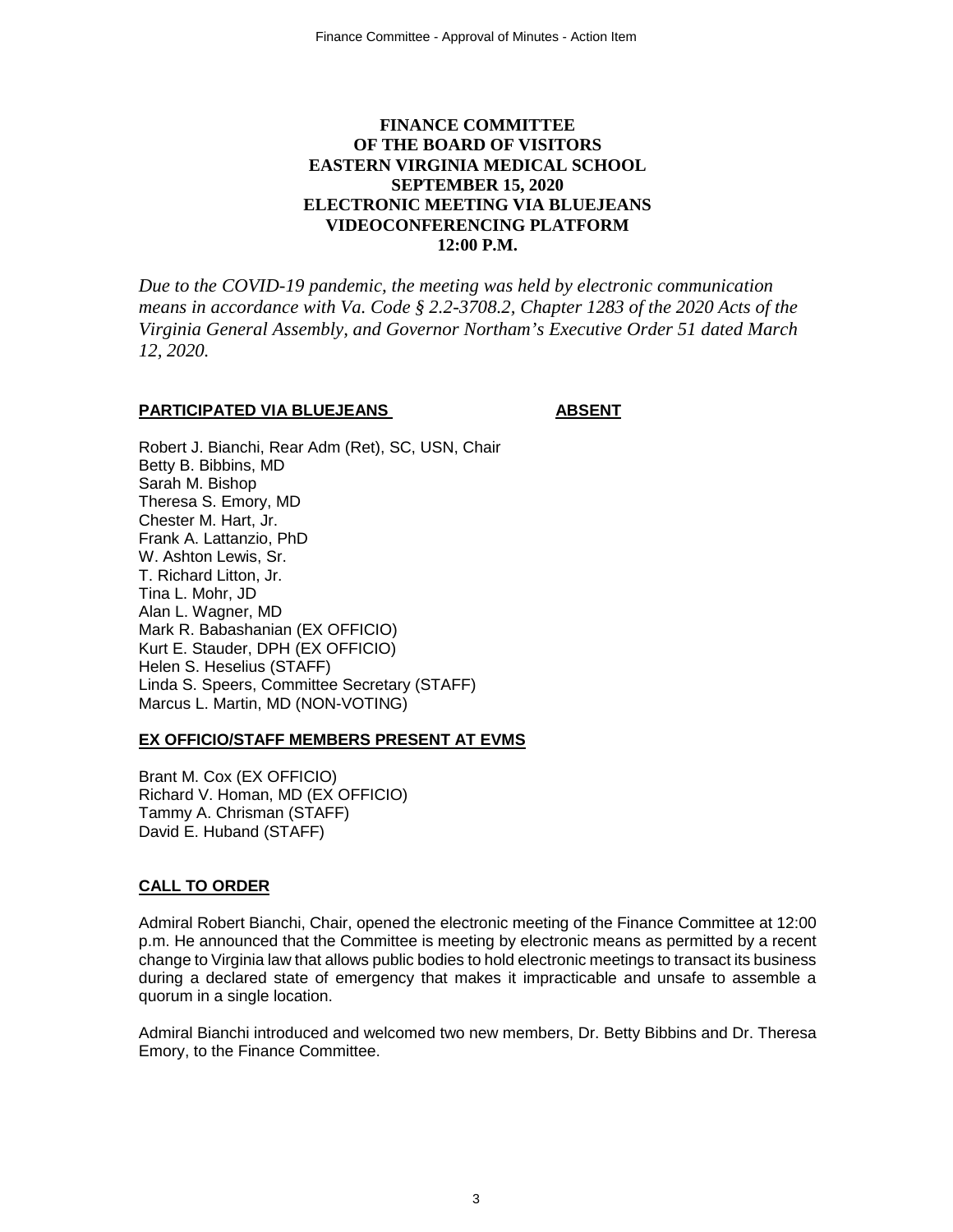Finance Committee Meeting September 15, 2020 Page 2

## **APPROVAL OF MINUTES**

The minutes from the June 9, 2020 meeting were approved as distributed by a roll call vote: Bianchi: YES, Bibbins: ABSTAIN, Bishop: YES, Emory: YES, Hart: YES, Lattanzio: YES, Lewis: YES, Litton: YES, Mohr: YES, Wagner: YES. The motion passed (9-0-1).

## **FINANCE REPORT**

## **Proposed Use of FY 2020 Projected Core Net Excess**

Mrs. Helen Heselius started with the Proposed Use of the Projected Core Net Excess schedule as it provides a good snapshot of what was projected in May and June and how we ended the year. She stated that prior to COVID-19, EVMS was projecting about \$5.7 million net excess. In May and June, it was projected EVMS would have an impact from COVID-19 of about \$4.1 million for a bottom line of \$1.5 million. She stated that due to operations being ramped up earlier than projected, net expenses ended up only being \$1.5 million, leaving a bottom line of \$4.2 million. She stated that Management transferred \$3.85 million to EVMS Reserves to be available for the President's use in future periods. The Core net excess after the transfer is \$529,000. She reminded that Committee that at the end of the year Management tries to keep approximately \$500,000 in Core operations and transfers any excess to EVMS Reserves. She stated that the uncommitted reserves after the transfer are estimated to be \$44.7 million.

#### **June 2020 (Unaudited)**

Mrs. Heselius stated that the June 2020 Financial Statements are unaudited and subject to change as they move through the audit process. She reported that through June 30, 2020 there was an overall net excess of \$20.2 million. The Core net excess is \$529,000 million mostly due to positive variances in salary and fringe savings from vacant positions, offset by negative variances in tuition and fees due to lower enrollment in various Health Professions programs. Core direct COVID-19 expenses were \$1.2 million and partially offset by savings in travel and catering. Management was able to transfer year-end net excess of \$3.85 million to EVMS Reserves to be available to support future initiatives.

Mrs. Heselius highlighted the year-end results of clinical operations reporting the EVMS Medical Group operating margin was \$3.1 million over budget and \$2.8 million better than previous year. This is due to their efforts to improve operational efficiencies prior to COVID-19, which helped sustain them through the pandemic crisis. They were also able to implement telemedicine in a short period, which help offset some losses from to the COVID restrictions.

Mrs. Heselius reported a net excess of \$13.2 million in Department Reserves mostly due to \$9 million from EVMS Reserves for various commitments and year-end adjustments of \$1.0 million in health insurance reserves and \$800,000 transfer from the State of Virginia Coronavirus Relief Fund for PPE. She reported an EVMS Reserves net excess of \$2.2 million after the \$3.85 million transfer from Core. This includes an unbudgeted \$3 million transfer from EVMS Reserves to Department Reserves to replenish funds appropriated from the President's fund to several chairs and the Vice Dean of Academic Affairs.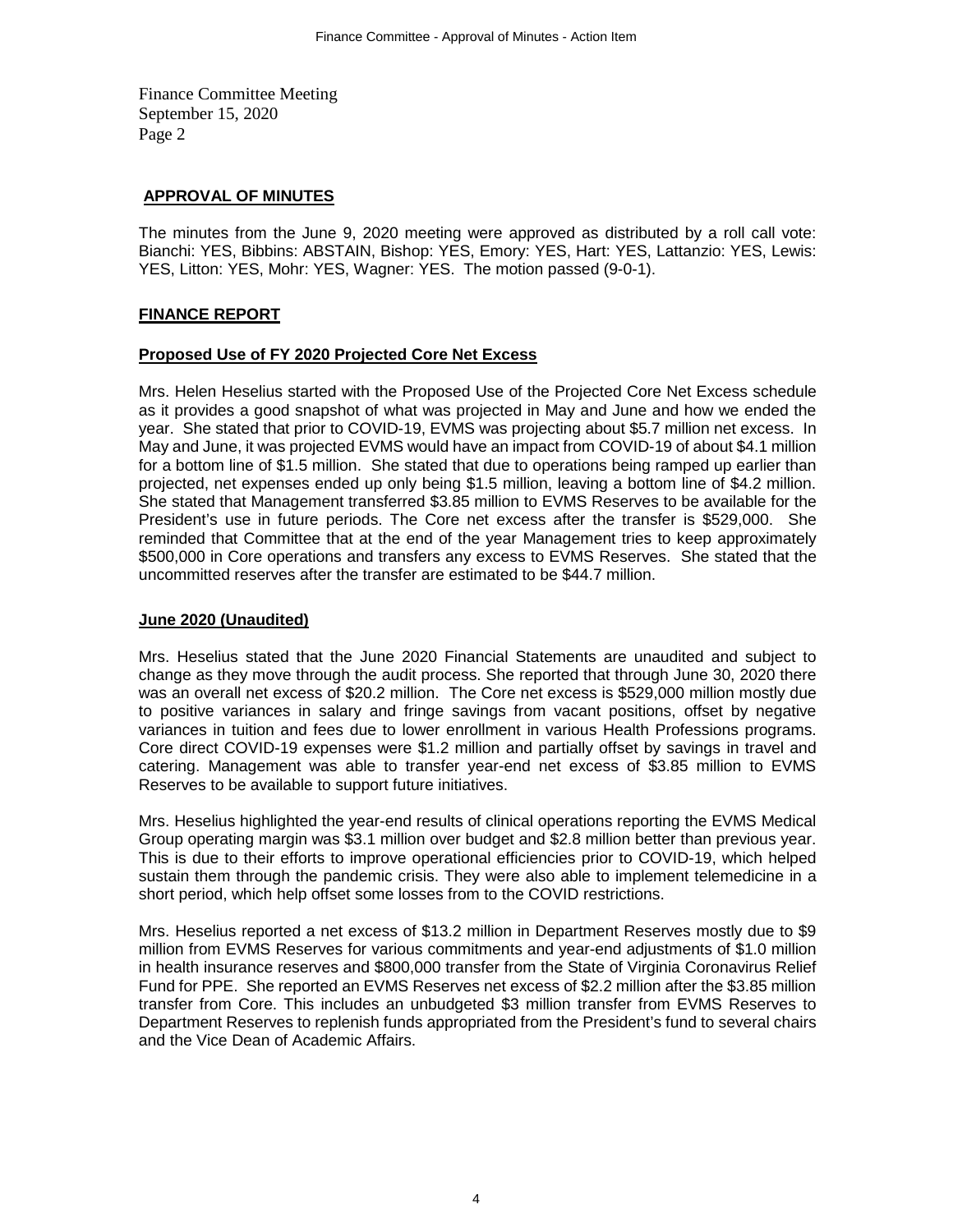Finance Committee Meeting September 15, 2020 Page 3

Mrs. Heselius reported a strong cash position and an increase of \$17.6 million mostly due to the increase in cash from operations, offset by construction costs that have been incurred during the year.

Mrs. Heselius reported all bond covenants were met for June.

## **July 2020**

Mrs. Heselius stated that July is the first month in the fiscal year so it is hard to project any trends. She reported a \$1.8 million overall net excess through July 31, 2020. The Core net excess is \$825,000, mostly due to positive variances in salary and fringe savings from vacant positions. She stated the Clinical Enterprise is showing a negative margin for the month, mostly due to the timing of third party managed care revenues they receive. In addition, due to staff shortages, some practices are behind in their billing. She stated that management will continue to closely monitor to identify any potential impacts COVID-19 is having on clinical operations.

## **CONSTRUCTION/RENOVATION PROJECTS**

Mrs. Heselius gave an update on the renovation projects on campus:

**Waitzer Hall**: Mrs. Heselius stated that the 3-story podium that will house student classrooms and study space partially opened last week. She stated that due to COVID-19, the physical distancing requirements and the fact that the classes are continuing to be virtual, they are not opening up the classrooms at this point. The much needed student space is open and available to the students to use. The 11-story tower component of the building is expected to be completed by the end of October. The staff will move into the building at the end of November through February.

**Brickell Library 4th Floor:** This space is being renovated to make space for the new Fine Academy of Educators. This project started at the beginning of September and is expected to be completed at the end of December.

**Andrews Hall 5th Floor:** Once the 5th floor is vacated by the current staff who will be moving into Waitzer Hall, renovations will begin to allow for the Office of Development to move onto Campus. Currently they are located off campus in Fort Norfolk. That project will start in January 2021 and will be completed in June 2021.

**Hague Club Apartments:** There are 81 student apartments that were built in 1986 that are in need of renovation. This project will start in June 2021 and is expected to be completed at the end of August 2021.

## **EVMS MEDICAL GROUP UPDATE**

Dr. Kurt Stauder recognized and thanked the faculty and staff for their hard work during COVID-19. He stated that during July there were some accounting and timing issues that resulted in a negative budget variance as previously reported by Mrs. Heselius. Dr. Stauder stated the biggest hurdle the Medical Group now faces is staffing shortages due to families having multiple children in school. He stated this has had an impact in their workforce. They have attempted to contract temporary services to back-fill positions and even these services have limited resources.